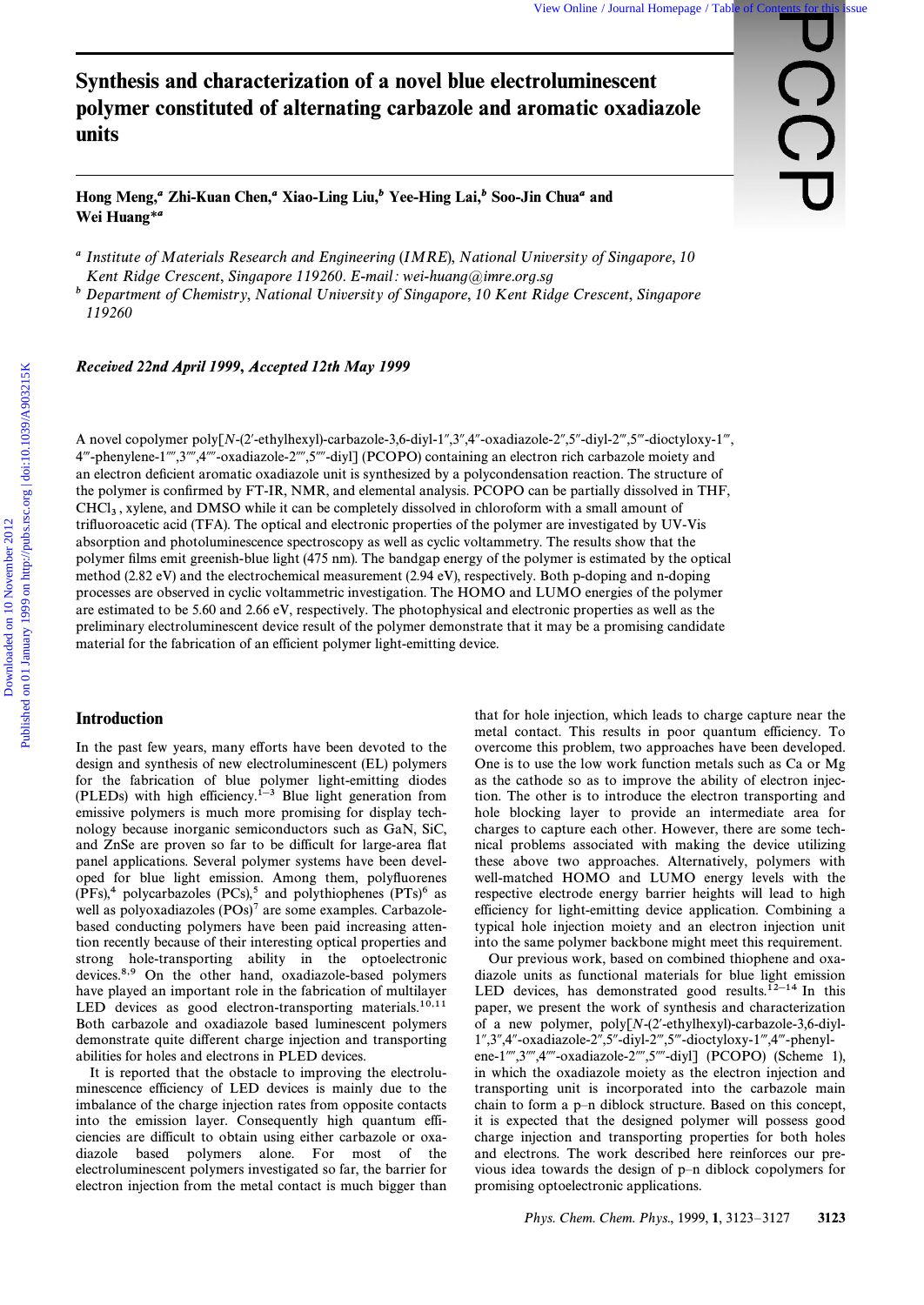

Scheme 1 Chemical structure for PCOPO.

# Experimental

# **Measurements**

NMR spectra were collected on a Bruker ACF 300 spectrometer with chloroform-d as solvent and tetramethylsilane as internal standard. FT-IR spectra were recorded on a Bio-Rad FTS 165 spectrometer by dispersing samples in KBr disks. UV-Vis and Ñuorescence spectra were obtained on a Shimadzu UV 3101PC UV-Vis-NIR spectrophotometer and a Perkin Elmer LS 50B luminescence spectrometer with a xenon lamp as light source, respectively. Elemental analyses were performed on a Perkin-Elmer 240C elemental analyzer for C, H, N, and S determinations. Cyclic voltammetry was performed using an EG&G Model 273A potentiostat/galvanostat under argon atmosphere. All potentials were measured against a  $Ag/Ag^{+}$  (0.1 M in acetonitrile) electrode (0.34 V vs. SCE) and all of the experimental values in this report were corrected with respect to SCE. Gel permeation chromatography (GPC) analysis was conducted with a Perkin Elmer Model 200 HPLC system equipped with Phenogel<sup>TM</sup> MXL and MXM columns using polystyrene as standard and THF as eluent.

#### LED device fabrication

In the fabrication of single layer LED devices, indium tin oxide-coated (ITO) glass with a resistivity of 250  $\Omega^{-1}$  was used as substrate. A uniform film (thickness about 1200  $\AA$ ) of the polymer was obtained by spin-coating from the polymer solution dissolved in trifluoroacetic acid (TFA)–CHCl<sub>3</sub> at a rate of 5000 rpm for 2 min. The film was dried in a vacuum oven at 30 °C before the device fabrication. Aluminum was vapor-deposited (JEOL-400 Vacuum Evaporator) through a mask as the top electrode at a pressure of around  $3 \times 10^{-4}$ Torr, yielding a 1200 Å layer (Thickness Monitor Model TM-200R, Maxtek Inc.). An active area of the LED device is about 1 mm<sup>2</sup>. Electrical contacts were fixed using a conductive epoxy 14G adhesive. Sample processing and handling was done under ambient atmosphere. Electrical and optical characterizations were also carried out under ambient atmosphere. Current–voltage  $(I-V)$  characteristics were measured with a Keithley 238 High Current Source Measure unit. Voltages are given as the potential of the ITO electrode with the aluminum contact grounded ; forward bias denotes ITO contact positive.

#### Materials

Triethylamine was purchased from Aldrich and was redistilled prior to use. Carbazole, 2-ethylhexyl bromide, aluminum chloride, N,N-dimethylcarbamoyl chloride, ethylene chloride, thionyl chloride were used as received (Fluka or Aldrich chemicals).

The detailed synthetic route to the target polymer is depicted in Scheme 2.

2,5-Dioctyloxylterephthalic dihydrazide (I). 7.2 g (0.015 mol) of diethyl 2,5-dioctyloxyterephthalate was added to a solution of 10 ml of hydrazine monohydrate (99%) in 60 ml of  $CH<sub>3</sub>OH$ . The reaction mixture was refluxed for 24 h. Then the  $\frac{3}{2}$  mixture was cooled and filtered to give a white precipitate mixture was cooled and filtered to give a white precipitate. The precipitate was recrystallized from ethanol and dried in vacuum at  $60^{\circ}$ C to yield 6.4 g (95%) white crystals. Mp 98.0– 99.0 °C. MS:  $m/z$  450. <sup>1</sup>H NMR (CDCl<sub>3</sub>)  $\delta$  9.19 (broad, 2 H, 3.19 (d 4.15)  $\delta$  9.19 (d 4.15)  $\delta$  4.16 (d 4.15) NH),  $\delta$  7.84 (s, 2 H), 4.19–4.16 (t,  $J = 6.7$ , 4 H), 4.18–4.16 (d, 4 H, NH<sub>2</sub>), 1.92–1.82 (m, 4 H), 1.48–1.28 (m, 20 H), 0.88–0.86 (t,  $I = 6.8$ , 6 H), <sup>13</sup>C NMP (CDCl),  $\frac{3}{2}$ , 165.24, 150.70, 122.07  $J = 6.8$ , 6 H). <sup>13</sup>C NMR (CDCl<sub>3</sub>)  $\delta$  165.24, 150.70, 122.97, 3156.6 69.80, 31.61, 20.08, 20.02, 28.97, 25.88, 22.50, 13.95 115.66, 69.80, 31.61, 29.08, 29.02, 28.97, 25.88, 22.50, 13.95. Analysis calculated for  $C_{24}H_{42}N_4O_4$ : C, 63.97; H, 9.39; N, 12.43. Found: C, 63.78: H, 0.20; N, 12.22 12.43. Found : C, 63.78 ; H, 9.29 ; N, 12.22.

 $N$ -(2<sup>*'*</sup>-ethylhexyl)carbazole.<sup>15</sup> To the mixture of 16.7 g (0.1) mol) of carbazole dissolved in 120 ml of ethanol was added 11.2 g (0.2 mol) of potassium hydroxide. The mixture was refluxed for  $0.5$  h, and then  $38.6$  g  $(0.2 \text{ mol})$  of 2-ethylhexyl bromide was added dropwise over a period of 1 h. The mixture was further refluxed for 6 h. After cooling to room temperature, the mixture was poured into water (250 ml) and extracted with ether three times (60 ml each), then dried with anhydrous magnesium sulfate. The solvents were removed by rotary evaporation and the residue was distilled to remove the excess 2-ethylhexyl bromide. The residue was purified by silica-gel column chromatography using hexane : ethyl acetate  $(10:1)$  as the eluent. The yield is 81%. MS:  $m/z$  279. <sup>1</sup>H NMR  $(CDCl_3)$   $\delta$  8.21–8.18 (m, 2 H), 7.57–7.34 (m, 4 H), 7.31–7.29 (m, 3 H), 4.23, 4.20 (d,  $I = 7.2$ , 3 H), 3.18, 3.14 (m, 1 H), 1.51, 1.32 2 H), 4.23–4.20 (d,  $J = 7.2$ , 2 H), 2.18–2.14 (m, 1 H), 1.51–1.33 (m, 8 H), 1.02–0.94 (m, 6 H). <sup>13</sup>C NMR (CDCl<sub>3</sub>)  $\delta$  141.07, 125.65, 122.07, 120.99, 118.92, 100.08, 47.42, 39.49, 31.15, 28.95 125.65, 122.97, 120.39, 118.82, 109.08, 47.42, 39.49, 31.15, 28.95, 24.55, 23.20, 14.18, 11.03. Analysis calculated for  $C_{20}H_{25}N$ : C, 86.02; H, 8.96; N, 5.02. Found: C, 85.79; H, 9.09; N, 5.27.  $[3.56, 693, 346, 124, 1044, 1044, 1045, 1045, 1045, 1045, 1045, 1045, 1045, 1045, 1045, 1045, 1045, 1045, 1045, 1045, 1045, 1045, 1045, 1045, 1045, 1045, 1045, 1045, 1045, 1045, 1045, 1045, 1045, 1045, 1045, 1045, 1045,$ 

3,6-Bis(*N*,*N*-dimethylcarbamoyl)-9-(2*º*-ethylhexyl)carbazole.16 To a stirred mixture of 9.6 g (0.070 mol) of aluminum chloride and 30 ml of ethylene chloride under nitrogen was added a solution of 9.8 g (0.035 mol) of  $N-(2'-ethylhexyl)carbazole$  dissolved in 30 ml of ethylene chloride. Then a solution of 7.5 g (0.070 mol) of N,N-dimethylcarbamoyl chloride in 30 ml of ethylene chloride was added dropwise over 20 min. The mixture was heated under reflux for 24 h under nitrogen, then cooled and poured into 50 ml water and extracted with chloroform three times (20 ml each). The combined organic layer was washed with water, until the washings were neutral to litmus paper, and dried over magnesium sulfate. The solvent was evaporated under reduced pressure and the residue was purified by silica-gel column chromatography using ethyl acetate as the eluent. Yield 73%. Mp 55.0–57.0 °C. MS:  $m/z$ 421. <sup>1</sup>H NMR (CDCl<sub>3</sub>)  $\delta$  8.18–8.17 (m, 2 H), 7.60–7.56 (m, 2<br>H) 7.40 7.38 (m, 2 H) 4.17 4.16 (d,  $I = 7.2$  a H) 3.12 (c, 12 H), 7.40–7.38 (m, 2 H), 4.17–4.16 (d,  $J = 7.2$ , 2 H), 3.12 (s, 12 H),  $1.85-1.80$  (m, 1 H),  $1.37-1.20$  (m, 8 H), 0.93–0.81 (m, 6 H). <sup>13</sup>C NMR (CDCl<sub>3</sub>)  $\delta$  172.32, 141.80, 127.01, 125.63, 3122, 3120, 32.326 122.10, 120.00, 108.86, 47.57, 39.24, 30.86, 28.66, 24.26, 22.86, 13.89, 13.85, 10.76. Analysis calculated for  $C_{26}H_{35}N_3O_2$ : C,<br>74.07: H 8.27: N 0.07 Found: C 74.05: H 8.25: N 0.22 74.07 ; H, 8.37 ; N, 9.97. Found : C, 74.05 ; H, 8.35 ; N, 9.33.

*N*-(2*º*-ethylhexyl)carbazole-3,6-dicarboxylic acid.16 A mixture of 6.0 g (0.014 mol) of 3,6-bis(N,N-dimethylcarbamoyl)-9- $(2'$ ethylhexyl)carbazole and 40 ml of 20% ethanolic potassium hydroxide was refluxed for 6 h. The solvent was evaporated and the residue was poured into water, then the solution was acidified with concentrated hydrochloric acid. The precipitate was collected by filtration and washed with water. Recrystallization from ethanol gave the white powder product. Yield 70%. Mp 310–313 °C. MS:  $m/z$  367. <sup>1</sup>H NMR (DMSO $d_6$ )  $\delta$  12.66 (s, br, 2 H), 8.87 (s, 2 H), 8.11–8.09 (d,  $J = 8.9, 2$  H),  $7.70, 7.67$  (d,  $J = 8.7, 2$  H), 4.35, 4.32 (d,  $J = 7.4, 2$  H), 2.01 7.70–7.67 (d,  $J = 8.7, 2$  H), 4.35–4.32 (d,  $J = 7.4, 2$  H), 2.01– 1.97 (m, 1 H), 1.35–1.14 (m, 8 H), 0.86–0.72 (m, 6 H).  $^{13}$ C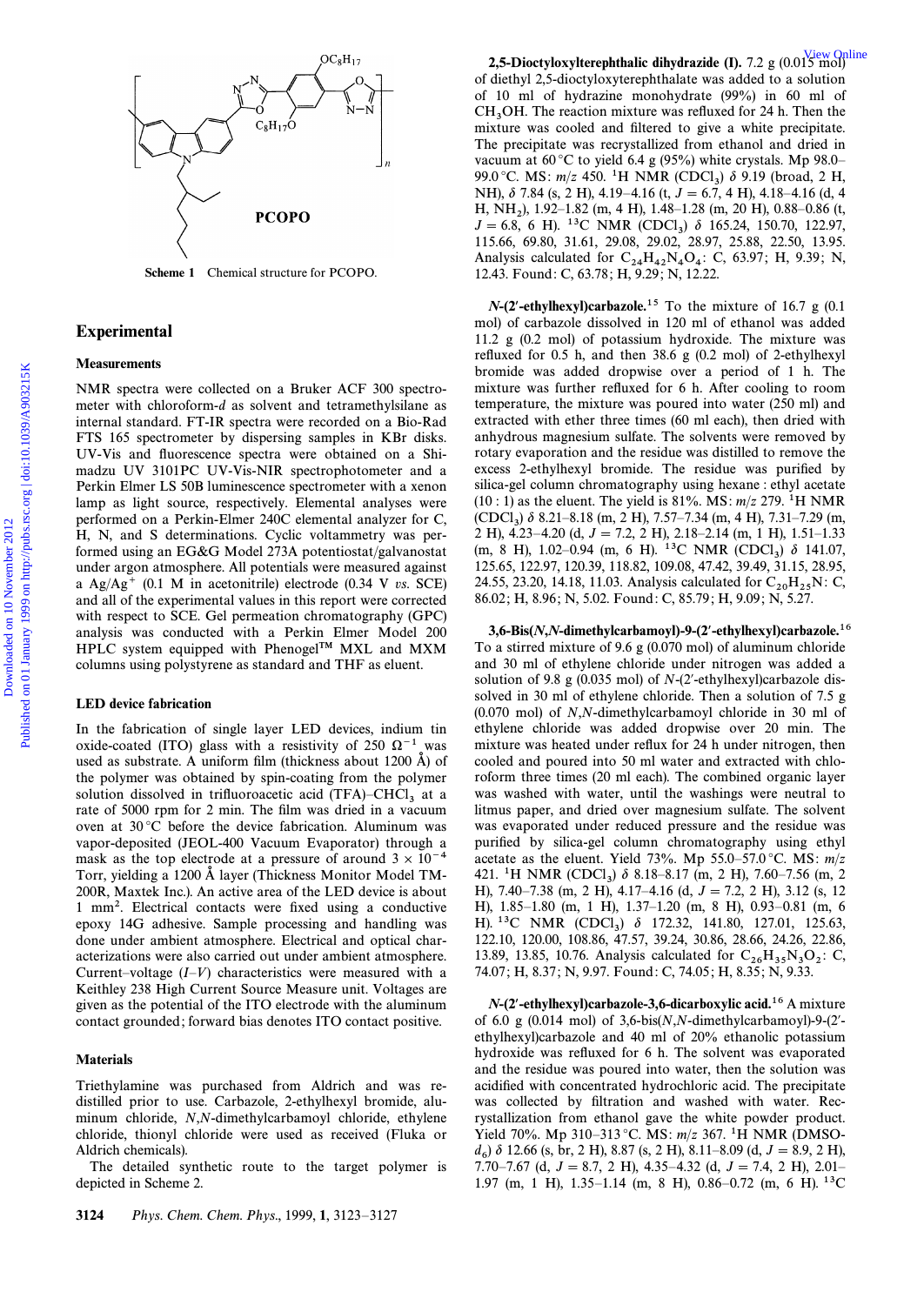

Scheme 2 Routes of synthesis of monomers and polymers.

NMR (DMSO- $d_6$ )  $\delta$  167.68, 143.54, 127.54, 122.62, 122.12, 121.80, 109.69, 40.28, 38.46, 29.99, 27.83, 23.50, 22.33, 13.64, 10.53. Analysis calculated for  $C_{22}H_{25}NO_4$ : C, 71.91; H, 6.86; N, 3.81. Found: C, 72.27; H, 7.00; N, 4.22.

 $N-(2'-ethylhexyl) car bazole-3, 6-dicarbonyl$  chloride (II).<sup>16</sup> A mixture of 1.0 g (2.72 mmol) of  $N-(2'-ethylhexyl)carbazole-3,6$ dicarboxylic acid and 15 ml of thionyl chloride under nitrogen was refluxed for 8 h. The excess thionyl chloride was removed by distillation. The residue solid was purified by recrystallization from hexane and dichloromethane to afford a light yellow powder. Yield 79%. Mp 147.0-149.0 °C. MS:  $m/z$ 404. <sup>1</sup>H NMR (CDCl<sub>3</sub>)  $\delta$  8.91 (s, 2 H), 8.28–8.26 (d, J = 8.2, 2 H), 7.50-7.47 (d,  $J = 8.7$ , 2 H), 4.26-4.23 (d,  $J = 7.4$ , 2 H) 2.10–1.99 (m, 1 H), 1.44–1.22 (m, 8 H), 0.96–0.83 (m, 6 H).  $^{13}$ C NMR (CDCl<sub>3</sub>) δ 167.72, 143.53, 129.98, 125.71, 125.28, 122.80, 109.83, 48.13, 39.35, 30.83, 28.60, 24.27, 22.82, 13.83, 10.73. Analysis calculated for  $C_{22}H_{23}Cl_2NO_2$ : C, 65.35; H, 5.69; N, 3.47, Cl, 17.57. Found: C, 65.00; H, 5.79; N, 3.95; Cl, 17.38.

Preparation of the precursor polymer polyhydrazide.<sup>13</sup> To a stirred solution of monomer  $I(0.424 \text{ mmol as a representative})$ in N-methylpyrrolidinone (NMP) (20 ml) containing 0.1 g of LiCl and two equivalents of pyridine  $(0.070 \text{ ml})$  or triethylamine (TEA) (0.120 ml) was added monomer II at room temperature. The reaction mixture was then heated to  $80^{\circ}$ C

and was stirred at this temperature for 3 h. After cooling to room temperature, the pre-polymer was precipitated in methanol and washed with water and ethanol. Further purification of the pre-polymer was carried out by dissolving the polymer in NMP and precipitated in methanol again. Drying under vacuum at  $60^{\circ}$ C for 24 h afforded a high yield (90%) of a polyhydrazide. <sup>1</sup>H NMR (DMSO- $d_6$ )  $\delta$  10.92 (s, 2 H), 10.32 (s, 2 H), 8.93 (s, br, 2 H), 8.14 (s, br, 2 H), 7.77 (br, 2 H), 7.53 (br, 2 H), 4.41 (br, 2 H), 4.21 (br, 4 H), 2.05 (br, 1 H), 1.86 (br, 4 H), 1.72-1.23 (m, 28 H), 0.88-0.77 (m, 12 H). Analysis calculated for  $(C_{46}H_{63}N_5O_6)_n$ : C, 70.68; H, 8.07; N, 8.96. Found: C, 69.51; H, 7.56; N, 8.61.

**Preparation of polymer PCOPO.**<sup>13</sup> 0.6 g of polyhydrazide was dispersed in 20 ml of  $POCl<sub>3</sub>$  at room temperature. The mixture was refluxed for 8 h. After cooling to room temperature, the reaction mixture was poured into water. The precipitate was collected by filtration and washed with water, ethanol and then ether and finally dried under vacuum at room temperature to afford a greenish-yellow solid. The yield is 83%. <sup>1</sup>H NMR (CDCl<sub>3</sub>: TFA- $d = 20$ : 1):  $\delta$  8.9 (br, 2 H), 7.8 (br, 2 H), 7.1 (br, 2 H), 6.9 (br, 2 H), 4.40 (br, 4 H), 3.87 (br, 2 H), 1.83-0.56 (br, 43 H) ppm. Analysis calculated for  $(C_{46}H_{57}N_5O_4)_n$ : C, 74.26; H, 7.72; N, 9.42. Found: C, 74.01; H, 7.31; N, 9.09.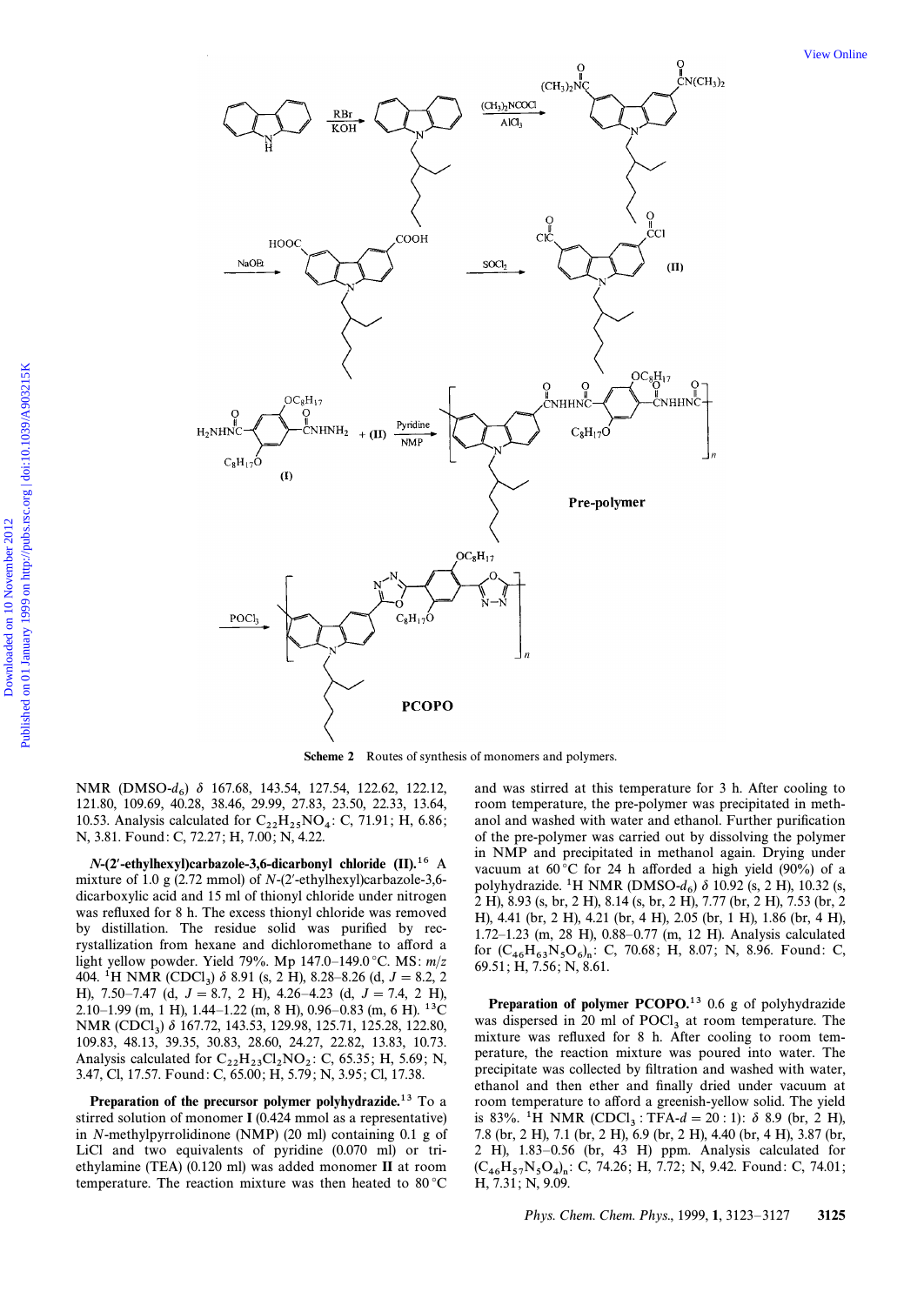# Results and discussion

The polymer is synthesized by the polycondensation method as reported in our previously published papers.13,14 The disubstituted aromatic hydrazine reacts with the bischlorocarbonyl of  $N-(2'-ethylhexyl)-carbazole$  in the presence of pyridine or triethylamine as a base, which acts as an acid absorbent reagent to promote the polymerization.  $N-(2'-ethylhexyl)-car$ bazole was synthesized using a modified method reported by Lee *et al.*<sup>15</sup> We tried several times by using  $K_2CO_3$  as the base in acetone to synthesize the *N*-alkylated carbazole, however, only 60% of yield can be obtained after a long time of reaction (3 d). By changing the base to KOH with ethanol as the solvent, we obtained the product with a relatively higher yield (73%) after only 3 h of reaction. Obviously, using a strong base in this step can accelerate the alkylation reaction and can also improve the yield. Other materials were successfully synthesized according to the literature cited.

The synthesized pre-polymer is light yellow in color and can be dissolved in DMSO, NMP, and DMF. Cyclodehydration of the polyhydrazide to the final poly-oxadiazole was performed by employing  $POCl<sub>3</sub>$  as both the solvent and the dehydrating reagent. The final polymer was obtained as a greenish-yellow solid. The polymer is partially soluble in common organic solvents such as chloroform, tetrahydrofuran, xylene, and DMSO. However, it is readily dissolved in chloroform with a little amount of TFA. The complete conversion of pre-polymer to final polyoxadiazole can be confirmed by FT-IR. The FT-IR spectra are shown in Fig. 1. Both the absorption peak at  $1620 \text{ cm}^{-1}$  owing to the carbonyl group and the broad absorption peak in the range of  $3300 \text{ cm}^{-1}$  due to the amide groups of the polyhydrazide disappeared after treatment with  $POCl<sub>3</sub>$ , while a new peak at  $1540 \text{ cm}^{-1}$  attributed to the  $C-N$  in the exodicate ring 1540 cm<sup> $-1$ </sup> attributed to the C=N in the oxadiazole ring clearly appeared in the spectra of the final polymer. These results indicate that the cyclodehydration reaction was completed.14 It is well known that high purity of electroluminescent materials is a crucial factor for good performance in PLED devices. Impurities existing in the emission and/or transporting layers will quench the excitons, which will lower the electroluminescent quantum efficiency. During conversion of the pre-polymer to the final polymer, a complete cyclization ensures the required purity for PLED application and also clears up quench sites of carbonyl groups in the final polymer. Results and discussion<br>
The polytons is synthesized on the heather state of the heather state of the synthesized on the heather state of the synthesized on the best of the synthesized on the synthesized on the polytons in

The absorption and photoluminescence (PL) spectra of the polymer both in a solution of chloroform containing a small amount of TFA and as thin films which were prepared by spin-coating the solution on quartz plate, were measured at room temperature. The spectra are displayed in Fig. 2. In solution, the polymer gives a main absorption peak at 398 nm and a shoulder at 418 nm, while the main absorption peak of the solid films of the polymer appears at 418 nm with a shoulder at 398 nm. The relatively identical absorption spectra of the polymer in solution and as solid films indicates that there





3126 Phys. Chem. Chem. Phys., 1999, 1, 3123-3127



Fig. 2 UV-Vis spectra and fluorescence spectra of the polymer in solution and as films.

is little difference in the conformations of the polymer in the two states.17 However, the emission spectra of the polymer in solution and as solid films are quite different. In comparison with its solution emission peak at 448 nm, the main emission peak in the solid films shifted about 25 nm towards longer wavelength. This may be due to the intrachain and/or interchain mobility of the excitons and excimers generated in the polymer in the solid state.

Cyclic voltammetry (CV) was employed to investigate the redox behavior of the polymer and to estimate the HOMO and LUMO energy levels of the polymer.<sup>17</sup> The polymer film on Pt electrode was scanned anodically and cathodically separately in an acetonitrile solution of  $n-Bu<sub>4</sub>NCIO<sub>4</sub>$ . Fig. 3<br>deniate the C<sub>N</sub> spectre of both a dening and a dening prodepicts the  $C-V$  spectra of both p-doping and n-doping processes.

During the cathodic scan, the polymer exhibits a reversible n-doping process. The cathodic peaks appear at  $-1.90$  V (vs. SCE) with corresponding anodical peaks at  $-1.78$  V (vs. SCE). The onset potential of the reduction is  $-1.74$  V (vs. SCE). The reduction potential is comparable to that of 2-(4 biphenylyl)-5-(4-tert-butylphenyl)-1,3,4-oxadiazole (PBD)  $(-1.95 \text{ to } -1.94 \text{ V} \text{ vs. } \text{SCE})$ ,<sup>14</sup> which is one of the most widely used electron-transporting/hole-blocking materials. The onset potentials of n-doping and p-doping processes can be used to estimate the HOMO and LUMO energy levels of a conjugated polymer.18 According to the equations reported by de Leeuw *et al.*,<sup>18</sup>  $E_{\text{LUMO}} = [E_{\text{(onset vs. SCE)}}^{\text{red}} + 4.4 \text{ eV} ]$  and  $E = [E_{\text{C}}^{\text{ox}} + 4.4]$   $E_{\text{C}}^{\text{V1}}$  where  $E_{\text{O}}^{\text{ox}}$  and  $E_{\text{HOMO}} = [E_{\text{const vs. SCE}}^{\text{ox}} + 4.4 \text{ eV}]$ , where  $E_{\text{const vs. SCE}}^{\text{ox}}$  and  $E_{\text{rest}}^{\text{red}}$  or the oxidation  $E_{\text{const vs. SCE}}^{\text{red}}$  are the onset potentials vs. SCE for the oxidation and reduction processes of a polymer. The onset potentials were determined from the intersection of the two tangents drawn at the rising current and base line charging current of the  $I-V$  curves. The LUMO energy of the polymer is thus



Fig. 3 Cyclic voltammogram of PCOPO coated on Pt electrodes in acetonitrile containing 0.1 M  $n-Bu_4NClO_4$  at a scan rate of 50 mV  $s^{-1}$ .